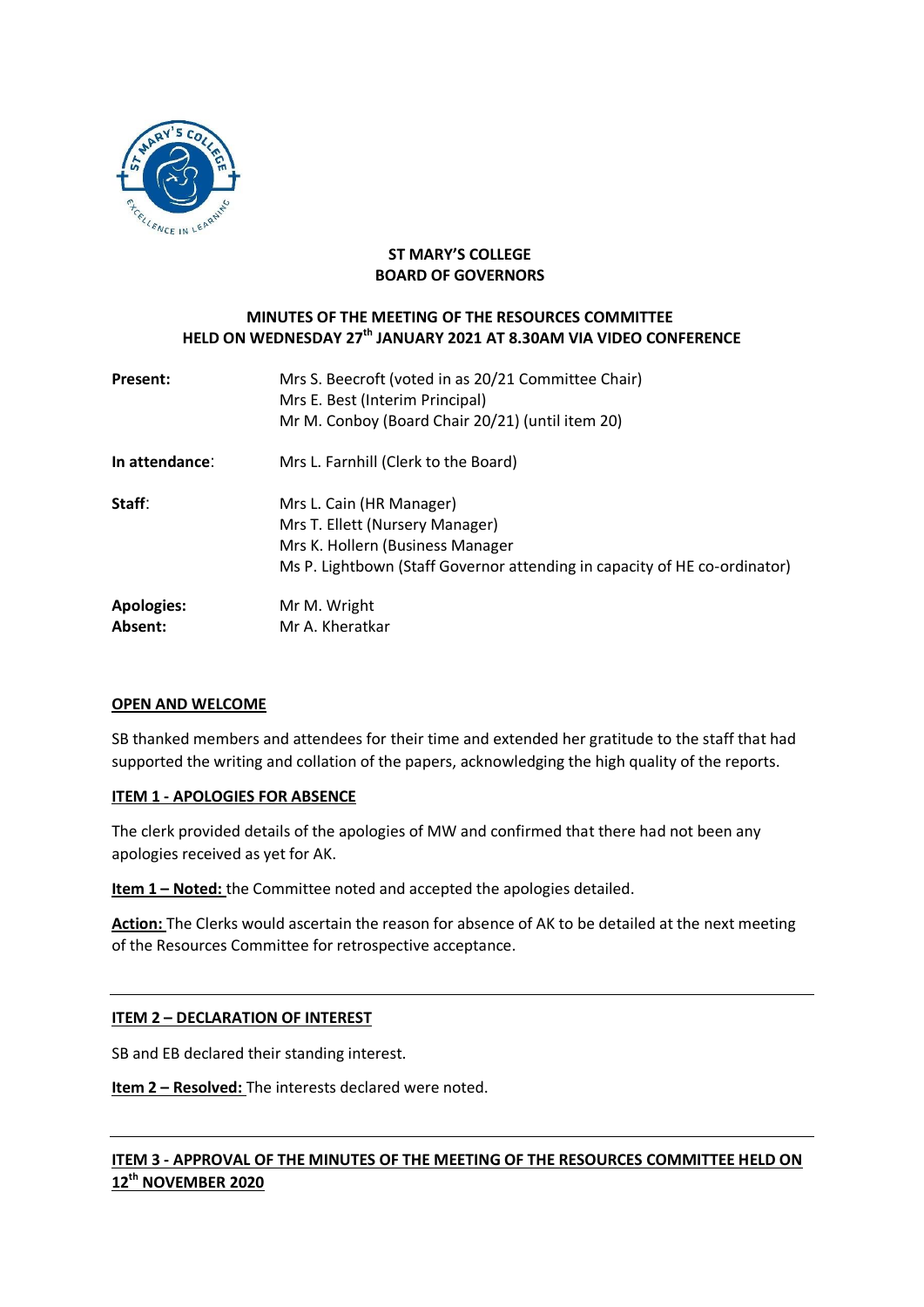SB asked members to give their approval for the accuracy of the minutes circulated, confirming that all matters arising and actions were incorporated into the agenda or detailed in item 4. The minutes were approved unanimously without correction, with confirmation that all matters arising were addressed.

**Item 3 - Approved:** The Committee approved the minutes as an accurate reflection of the meeting of the Committee held on 12<sup>th</sup> November 2020.

## **ITEM 4 - MATTERS ARISING AND DEFERRED ITEMS**

SB thanked the Clerk for the summary provided as a report under item 4. Following clarification that members did not require any further information regarding the actions undertaken, the actions were noted.

**Item 4 -Noted:** The Committee noted the details of the actions and matters arising.

### **ITEM 5 - STUDENT APPLICATIONS 20/21 AND RETENTION**

PL clarified governors were aware of the information circulated to the Board previously regarding the withdrawal of LHU courses, with students transferred to Holy Cross, adding that recruitment for UCLAN and masters courses had progressed with 9 students recruited to year 1 of the UCLAN programme, a small cohort with concern over the engagement of 3 students.

**In response to a question** PL confirmed that students had settled in well with minimal issues until the Christmas break, with SMC LHU students unhappy with the change in delivery method which had been at the request of Holy Cross students. PL advised lesson delivery had changed to 2 hours per week rather than one per subject per week, with the timing of 6pm to 8pm inconvenient for parents. PL stated that there had been considerable work to support the students and mediate, advising level H having been back for a few weeks and level I now back and willing to try to engage in the new lesson times.

**In response to a question**, PL advised that masters students and year 2 degree level students had engaged well so far this year, including those that had disengaged towards the end of year 1. This was attributed to the work done at the end of last semester to prepare students for online learning. PL informed the Committee that there were concerns over the small year 1 cohort for UCLAN, with 3 of the 9 students failing to engage despite considerable work being undertaken to support the students to reengage.

PL added that the number of extensions and deferments both in SMC and across the sector were unprecedented with pastoral support focusing on maintaining engagement to keep students motivated to the end of the year, anticipating a considerable amount of work needing to be undertaken in the summer.

With no further PL was thanked for her time and left after item 5.

**Item 5 - Noted:** The Committee noted the details of the report.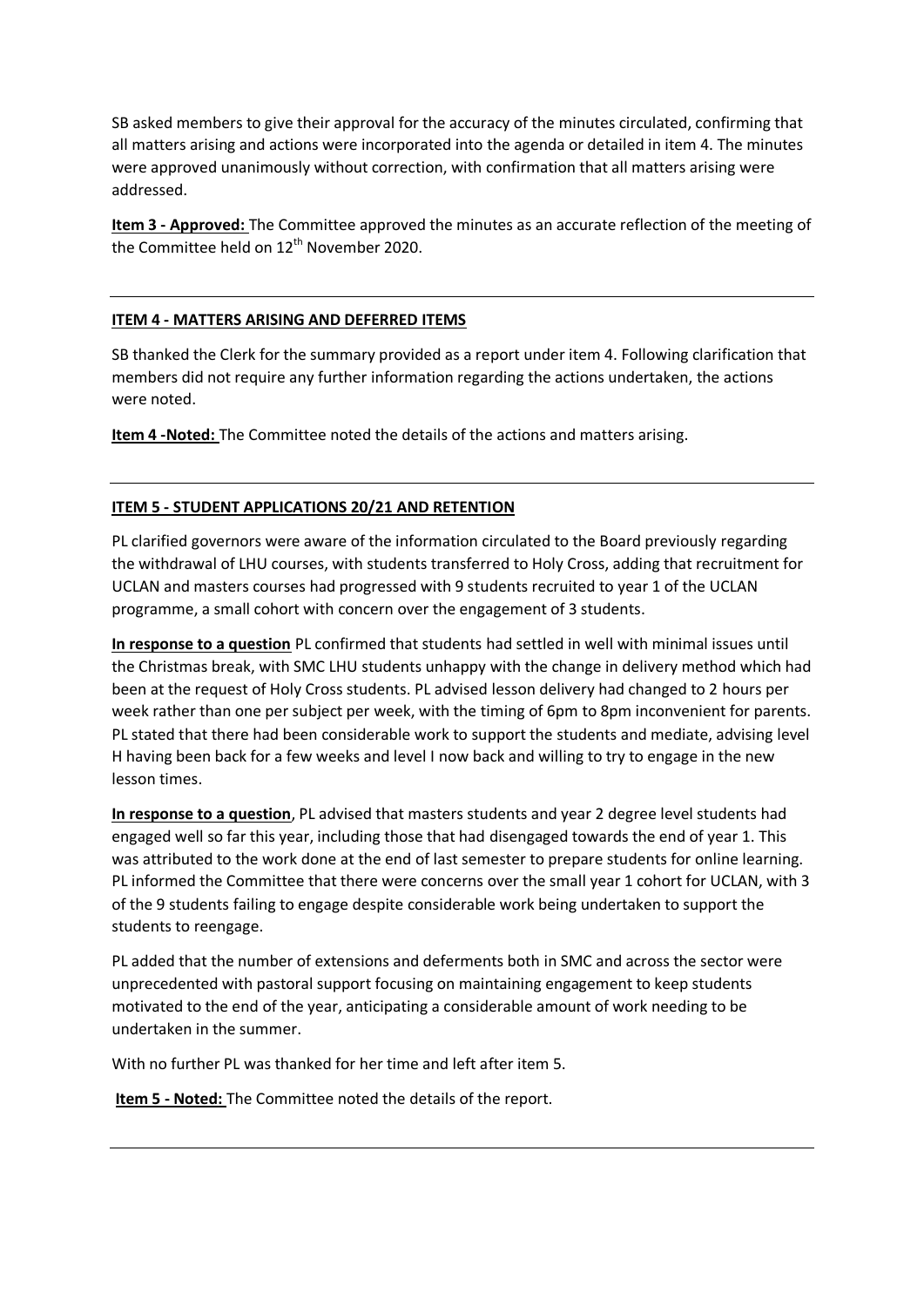### **ITEM 6 - TERMLY NURSERY REPORT**

TE provided an overview of the content of the report:

**Staffing**: - TE advised staffing requirements were changing on a daily basis with staff working additional hours and not taking leave to ensure ratios were met. TE confirmed that sickness absence had been minimal and the transfer of the preschool children and staff from SMC to Wensley Fold would relieve the staffing pressure on the two full time staff currently working 8-6 daily.

**CPD**: - due to the pandemic and closure announcement CPD had been scaled back to essential and online training only with the exception of a 6 day SENCO refresher for the Wensley Fold SENCO.

**Performance against budget**: - to be covered in more detail by KH in the management accounts.

TE highlighted the drop in attendance since the closure was announced, including a number of new children not taking up their places in January with parents wanting continuous preschool provision through to starting school. TE informed the Committee that the financial impact of occupancy and staffing was reviewed weekly with KH adjusting the budget based on updated actuals.

**A governor asked** if staff were paid overtime for the additional hours, with TE informing the Committee that time off in lieu was offered, with some concern that if staffing remained tight, there would be considerable hours owed when contracts came to an end.

EB informed the Committee that there had been a positive response from staff and parents following the careful communication of the closure, thanking LC, KH and TE for their work in what had been a challenging time, dealt with sensitively with those involved working hard to support a resolution that would allow the preschool children to have continuous provision until  $31<sup>st</sup>$  July 2021.

**A member asked** what the occupancy was expected to be at Wensley Fold (WF) in the period up to the July closure, with TE advising that the figure was currently 13. TE informed the Committee that parents of SMC children agreed to transfer to WF following assurances that their child's key worker would transfer with them and support the settling in process, although TE acknowledged that following the settling in period, staff changes could be expected.

EB invited LC to discuss the work done throughout the consultation process, with LC admitting that it had been a difficult process due to the strong bond between staff, made harder by the pandemic preventing LC from coming on site and conducting meetings in the usual approach. LC informed the Committee that one to one consultations and dismissal meetings had been held with staff and whilst sad, staff were supportive of the caring approach taken.

**A member asked** if there were positions and opportunities locally for the staff being displaced, with TE confirming that the good reputation of the nurseries meant that the staff were well thought of and would be welcomed by other local providers, with many already having offers of work to commence immediately after closure. LC added that others were considering different professions following the impact of the pandemic including the and treatment of early years settings throughout the last twelve months.

**A member asked for clarity** around the reduced number of preschool children at WF, asking if this was due to isolation, questioning the impact on the financial plan, with TE drawing attention to section 4 of the report where those isolating were listed, which included 23 children utilising their free education allowance at WF. TE advised the Committee that under current rules, the nursery continued to be funded for free education places not utilised due to families isolating, although the LA was seeking clarity from the DfE for the funding of places for children choosing to isolate.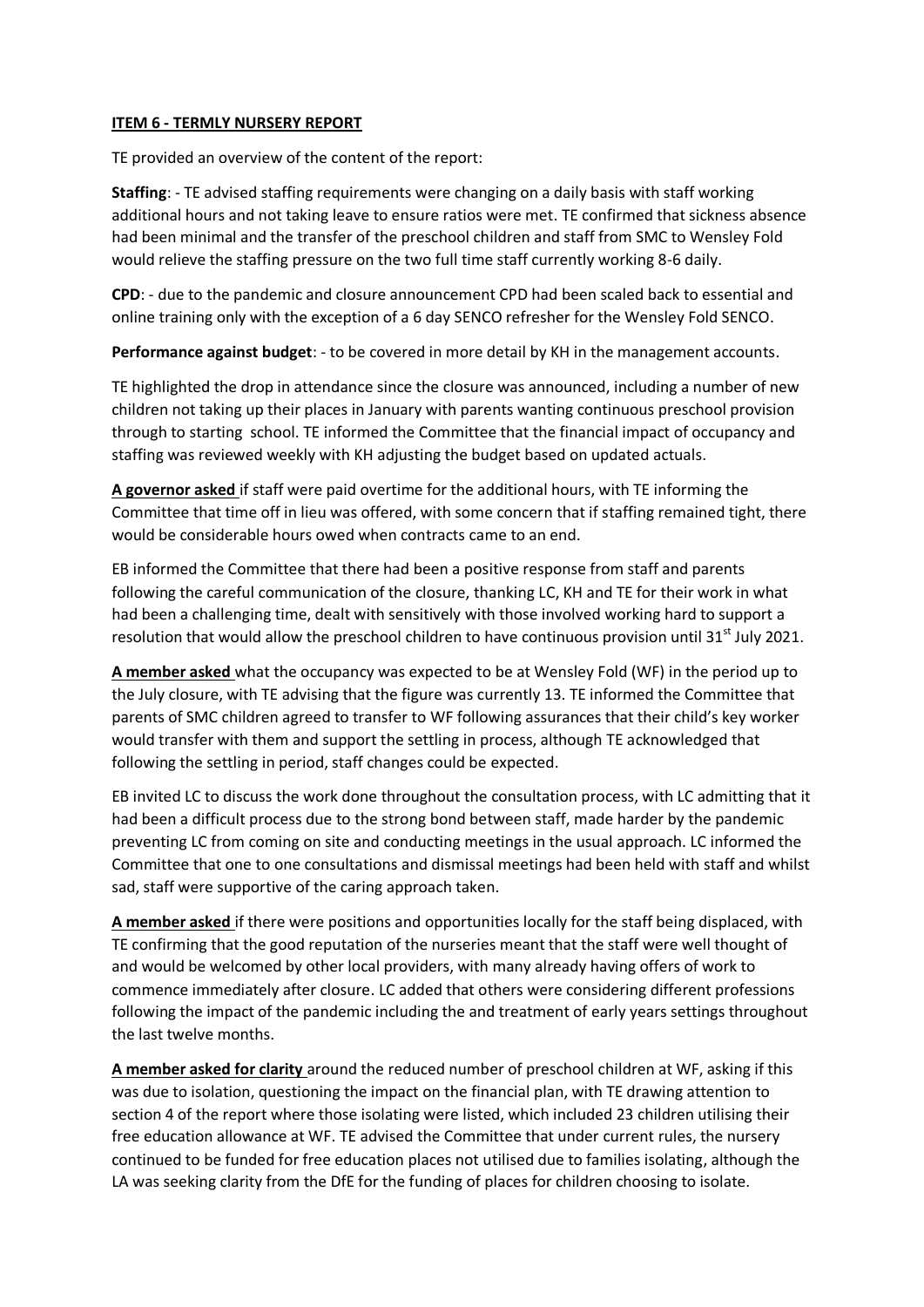**A further question was asked** about the financial impact if the funding would be withdrawn for optional isolation, with TE insisting that it would be significant, but considered unlikely due to the wider impact it would have on settings throughout the borough and nationally, noting how hard hit the sector already was, with political pressure mounting from nursery associations regarding the treatment of early years providers during the pandemic.

TE summarised the final sections of the report, inclusive of the risk register and actions for closure with a **governor commenting** on the comprehensive risk register, representing assurance for the Committee that risks were acknowledged and well managed.

Closing comments were made to thank TE for all that she had done in what had been a difficult and challenging situation, handled with professionalism and courtesy to all involved, enabling the dignified closure that the Board had intended. The Committee extending sincere gratitude to TE for all she had done throughout her extensive career at SMC and wished her every success in her future, asking that this is passed on to the staff of the nurseries too.

With no further questions or comments, TE confirmed this would be her last meeting, asking for her gratitude for 18 years of support to be passed on to the rest of the Board.

**Item 6 - Noted:** The Committee noted the details of the report.

**Action** - the gratitude of TE to be passed on to the Board for supporting her through the last 18 years.

TE left the meeting after item 6.

### **ITEM 7 - TERMLY HR REPORT**

LC summarised the termly report for the Committee, inviting questions on the content, with none received.

LC then provided a summary of the work undertaken to support the orderly closure, with the nursery process concluded, with EOI invited for the remaining roles dependant on funding and retaining the preschool places until 31<sup>st</sup> July. KH added that this was dependant on there being no detrimental impact on the financial plan. LC advised that the next phase of work had begun with the 16-18 teach out consultation underway, informing the committee of the extensive work undertaken to ensure that this was both compliant and fair, engaging unions and the support of a HR consultancy firm.

EB added that in addition to the procedural aspects, extensive soft HR initiatives were supporting the wellbeing of staff, with the unions supportive of the approach taken. EB advised that the staff meetings had been difficult to conduct virtually, which had been necessary due to the increased risks of the new strains of COVID-19, however, they had gone well with no queries or questions to the dedicated email address.

LC provided detail of the additional soft HR initiatives which included providing access to employment agencies, support with interview preparation, CV writing and exploring the option to offer counselling, which was dependant on the cost.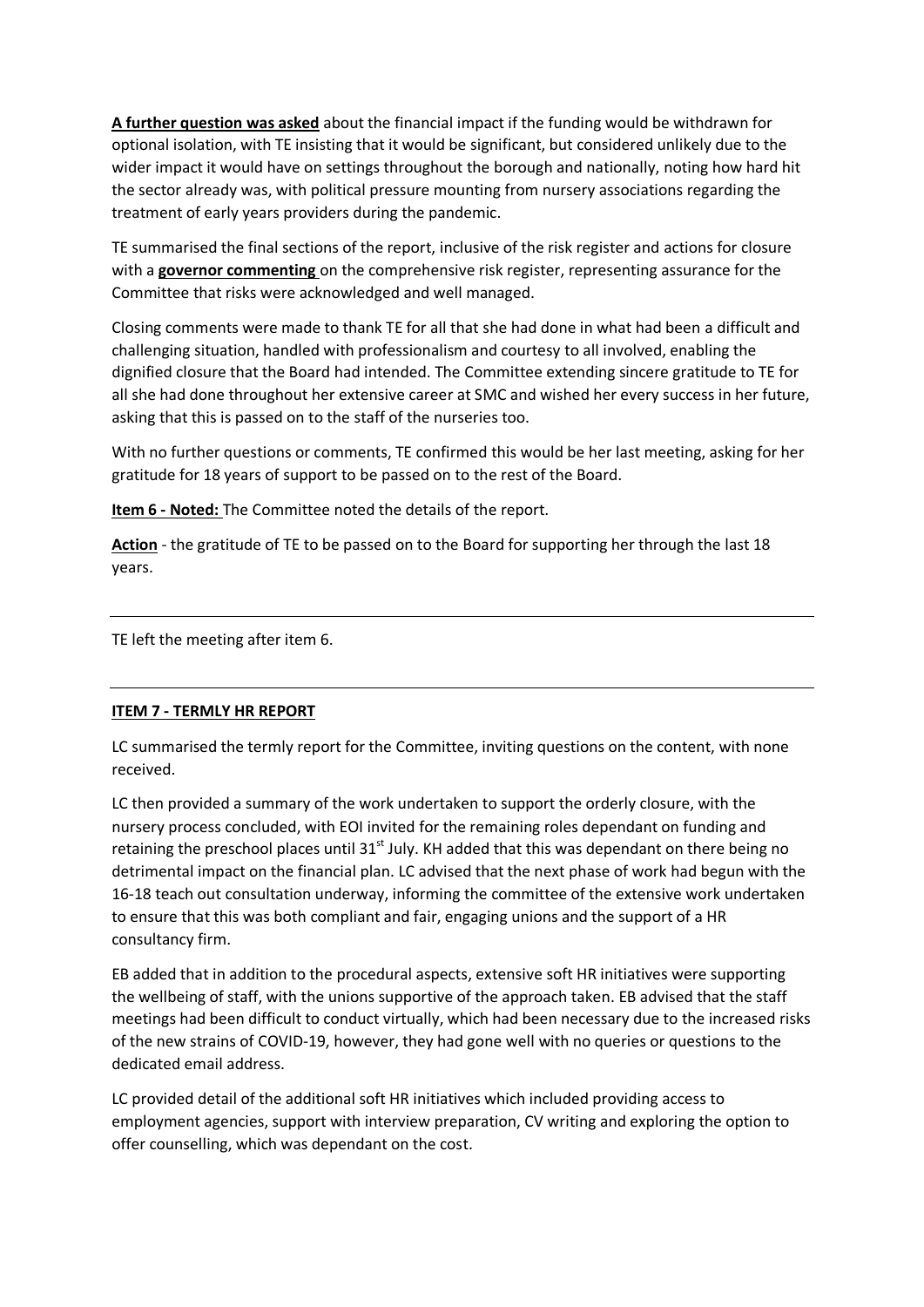**A member asked** who Nicola Tomlinson was, with LC informing the Committee that she was an experienced HR consultant with extensive experience in the College sector. **A further** question was asked regarding support for the HR department and plans to provide cover for the College's HR department during LC's maternity leave. LC advised that with the support of the consultant and senior staff in college, she felt sufficiently supported. In outlining plans for covering her leave, LC advised that the first phase of the teach out would conclude ahead of her maternity leave and whilst on leave, KH and the SLT would provide in house support for general queries including pay and pay roll, with the consultant providing continuity of expert HR support. LC stated that she intended to undertake a KIT day per week from weeks 6 to 20, with shared parental leave commencing from week 20 enabling LC to return to work to conclude the second phase of the teach out. LC added that it was considered difficult to hand over at this stage in the process, with EB confirming that staff know and trust LC, with LC's knowledge of staff and the college curriculum key in handling the process sensitively, something that a new appointment would not be able to provide in the timeframe.

**A member asked** if there had been evidence of working from home fatigue or increased incidences of staff asking for mental health support, with LC confirming that she was mental health first aider, trained in spotting the signs and provided regular reminders to staff to seek support if necessary. LC stated that the only concerns had related to bereavement and not the pressures of working from home. EB added that the option of safe onsite working for staff had ensured that they maintained the ability to come to work if that suited their needs, providing the Committee with the details of safety measures in place. EB informed the committee that she continued to provide weekly briefings to staff on a Monday, with a weekly update on a Friday, to ensure that staff continued to feel connected, adding that the intention to provide counselling in relation to the closure, would also provide support for those struggling as a result of the lockdown.

**A governor commented** that they felt assured by the awareness of the mental health impact of the pandemic and closure, agreeing that if financially viable, the counselling would be a welcomed measure.

With no further comments or questions, LC was thanked for the detailed report and subsequent closure update.

**Item 7 - Noted:** The Committee noted the details of the report.

## **ITEM 8 - HEALTH AND SAFETY REPORT**

LC confirmed that the report had been written with the support of the site manager, acknowledging that the term covered in the report had not been standard, with considerable focus on COVID-19 requirements and ensuring the robust risk assessment was in place and followed. LC advised that as she was not able to be on site, EB and KS managed the site and students. LC provided details of the background work undertaken and processes put in place for the lateral flow testing

EB reminded the Committee of the measures in place to minimise risk to students and staff, highlighting the low rates in the college despite the local area having some of the highest infection rates nationally. EB provided details of the number of positive cases, with 16 year 12 students, 21 year 13 students and 8 staff testing positive, all considered to be from community transmission, with the risk assessment ensuring there was no internal transmission evident. EB confirmed that after the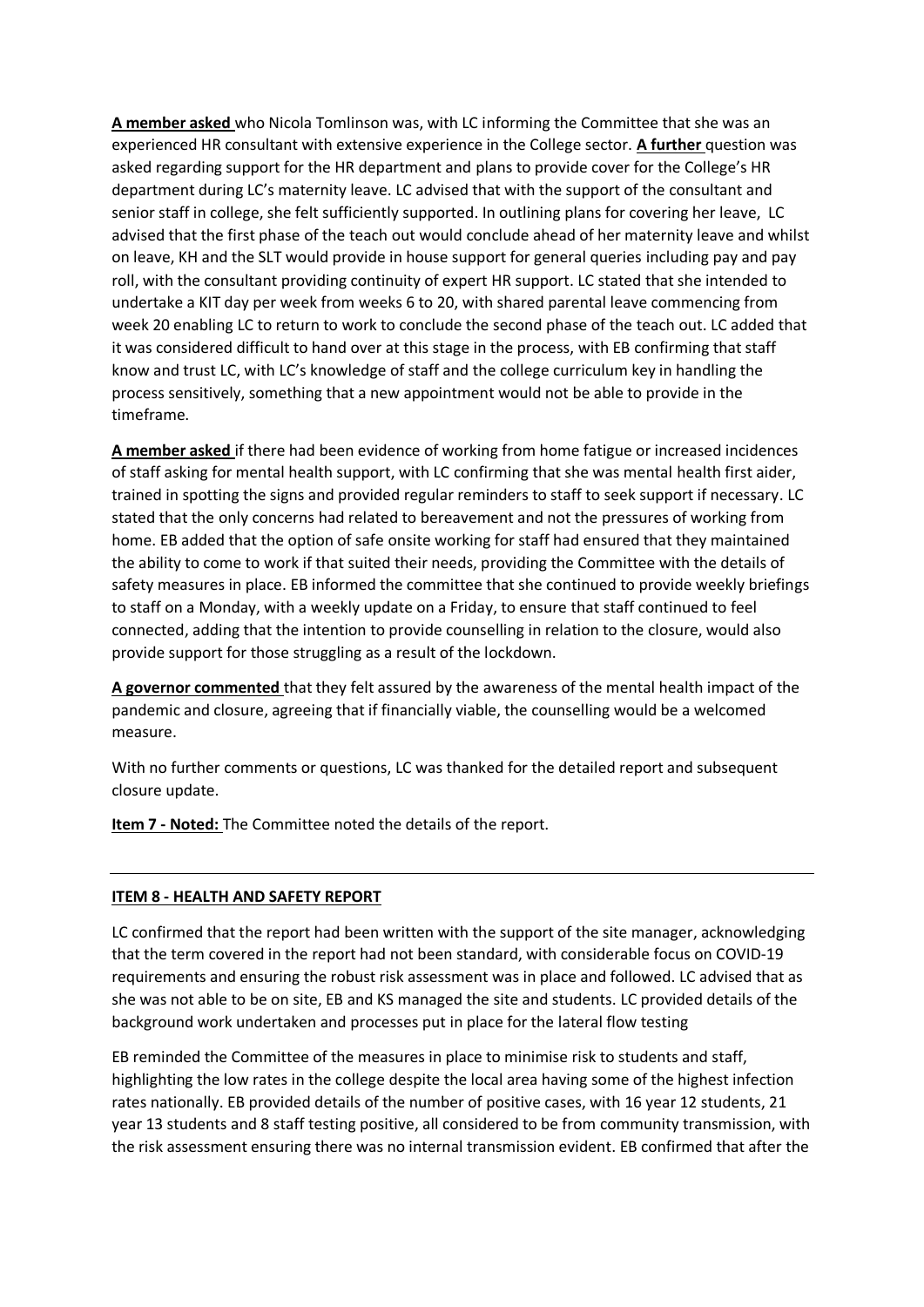Christmas break, staff had returned to onsite working for the inset day, with a seamless transition to full online delivery following the announcement of the new lockdown.

EB informed the Committee that the test centre had been set up under the guidance of the Local Authority, with processes in place to implement this once students return to onsite delivery.

**A governor queried the** date of the risk assessment, **questioning** if the college was able to demonstrate regularly reviewing it based on the date of August. EB provided reassurance that this had been updated for the new term; however, as the report had covered September through to December, the previous risk assessment covering that term had been added as an appendix to the report. EB added that the College continued to work with the local authority, who had provided an updated risk assessment template for January and they would conduct a follow up visit ahead of SMC reopening to students to provide further reassurance that all risks are minimised.

**Item 8 - Noted:** The Committee noted the details of the report and associated risk assessment.

**Action:** Circulate the updated CV-19 risk assessment once completed.

## **ITEM 9 - PROPERTY AND ESTATES**

LC asked the committee to confirm that they had read the report circulated ahead of the meeting, highlighting that general maintenance and repairs had continued, with on-going issues relating to the poor state of the roof, with KH adding that an update on the repair work would be provided under item 11.2.

LC informed the Committee that cleaning had increased in line with the COVID-19 risk assessment and notified the Committee of the long term absence of two cleaners.

LC again indicated that the term had not been a normal one in terms of the limited and restricted use of the estate, both in terms of water ingress restricting the use of some areas and the pandemic limiting the general use of the college, however, added that the site team were beginning to give consideration for the future of the buildings and their most efficient use as the College moves towards closure.

With no further questions or comments, LC was thanked for her time and detailed reports.

**Item 9 - Noted:** The Committee noted the details of the report.

### **ITEM 10 - RISK REGISTER (RR) AND RISK MANAGEMENT REPORT (RMR)**

SB clarified that the risk register had not undergone any revisions since the Board review in December and asked if there were any points that needed to be highlighted. KH confirmed that no revisions had been made since the line by line review by the Audit committee who had presented their update to the board in December.

**Item 10 - Noted:** The Committee noted the details of the report.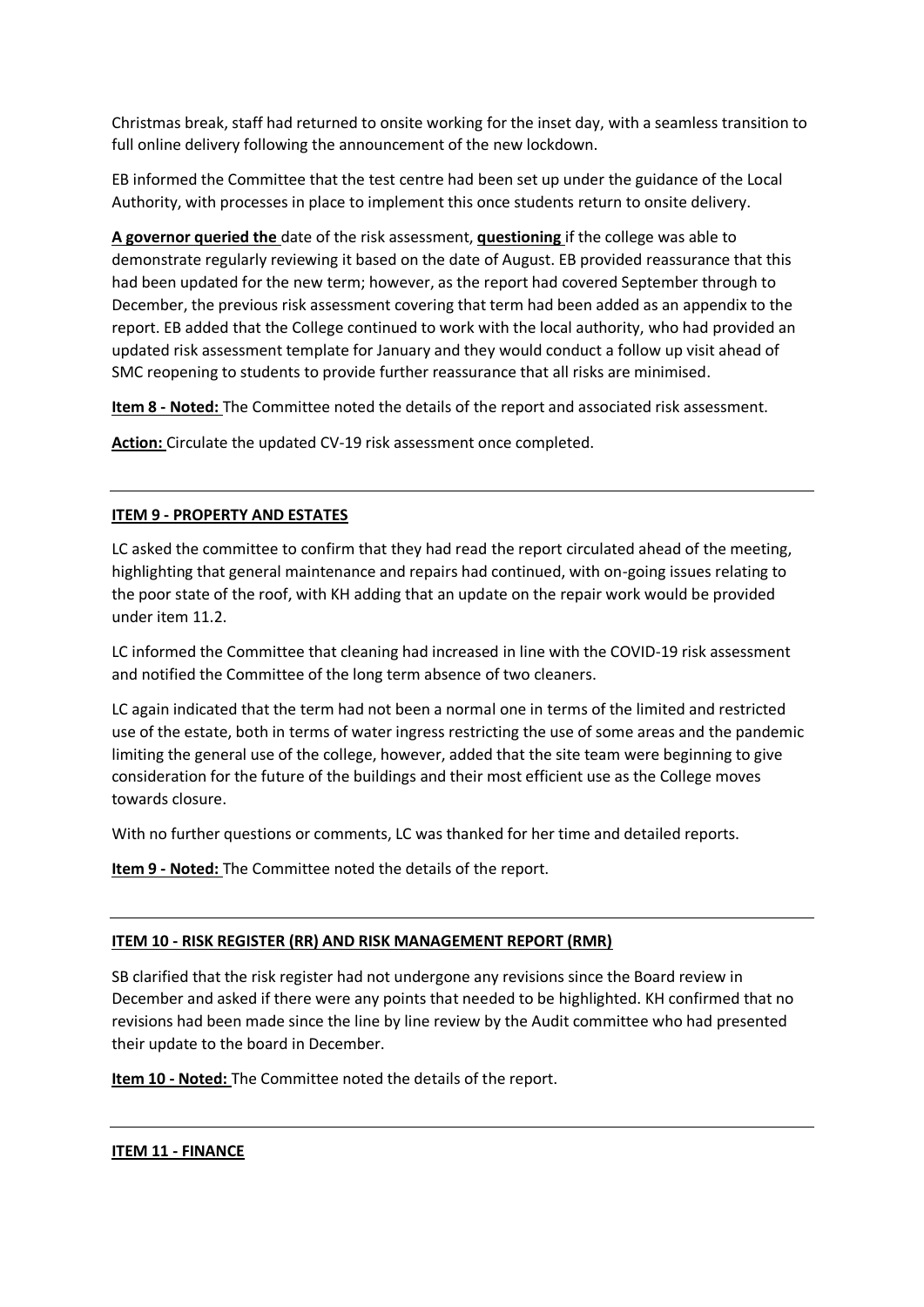### **11.1 - Management accounts**

KH provided a detailed summary of the December management accounts, highlighting:

- a deficit of £64, 316 against a budgeted deficit of £70, 960
- £15,197 lower than anticipated staff costs, with cover provided internally and teachers delivering lessons from home when isolating reducing cover costs
- £2375 overspend on general education costs, with higher than budgeted IT costs, considered essential to support remote lesson delivery
- Lower than budgeted teaching costs attributed to remote lesson delivery
- Lower financial costs of £4332 with legal and consultancy costs less than anticipated
- Higher than budgeted post and telephone costs as a result of remote working and the implementation of the closure communication plan
- The cumulative costs of redundancies were £50,910
- Higher than budgeted gas usage is to be reviewed
- Budgets to be revised quarterly

KH advised the Committee that the gas usage was under review, acknowledging that in the Autumn term, the need to open windows for ventilation meant that heating use was high, however, usage and costs were still in excess of what would be expected. KH has requested a report from the estates manager on the heating times throughout the site with a follow up action to review the contract with the supplier.

KH summarised the financial position of the nurseries, providing detail from the management accounts of the monthly position and expected final positions of each nursery at closure. KH reminded the Committee that December was not a typical month, with only three chargeable weeks. KH summarised the intention to maintain preschool provision at Wensley Fold for children due to start school in 2021, advising that this was dependent on there being no further loss of income and could be impacted by external factors, including decisions to continue providing funding for isolating children.

**Governors** commented on the reassuring detail and knowledge provided by KH.

**Item 11.1 - Noted:** The Committee noted the details of the monthly management accounts.

### **ITEM 11.2 - CIF BID UPDATE**

KH advised the committee that the first tranche of money was received in January, with the asbestos survey completed and the site to be set up in the following week for work to begin.

KH informed the Committee that the insurers had requested additional information and reassurances relating to hot works, which had been provided by the contractors and would be sent to Zurich today.

EB added that recent bad weather had caused further deterioration, expressing relief that the students had not been in due to the health and safety risks. EB advised that assurances had been provided by contractors in relation to carrying out work while the site is in use, however, it was considered beneficial that the works were commencing while students were not on site. KH provided details of areas to be cordoned off and how this would be communicated to staff and students.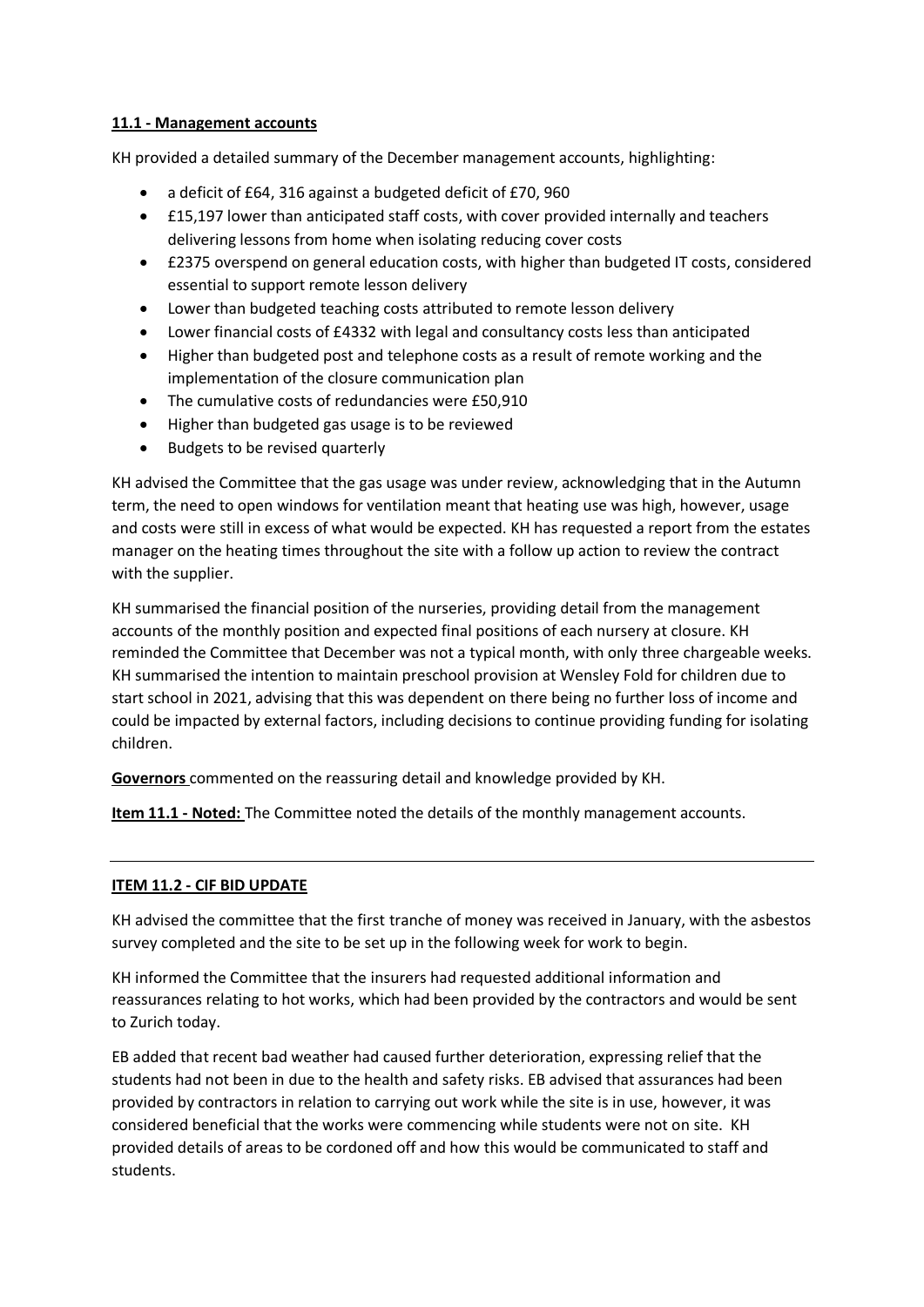**Item 11.2 - Noted:** The Committee noted the verbal update regarding the CIF bid funding and work.

### **ITEM 11.3 - IFMC**

KH advised the Committee that the information from the management accounts and the previously approved budget would be reconciled into the IFMC, which dependant on workload, would be completed ahead of the Board meeting on 28<sup>th</sup> January. KH asked for the support of MC and SB in taking chairs action to review and support the submission of the IFMC if the document was not completed in time for Board approval. This was given. KH highlighted the issues and problems with the document, requiring several workarounds which had been provided by the PMO.

KH confirmed that the submission deadline was Friday  $29<sup>th</sup>$  January and although the PMO had said that it would be beneficial to have Board approval, it was not a statutory requirement as it was last February and would be again in July.

KH agreed to keep MC and SB updated on progress towards completion of the IFMC.

**Item 11.3 -** The Committee noted the verbal update of progress against the completion of the IFMC.

#### **ITEM 12 - PRINCIPALS EXPENSES**

KH confirmed that the principal had not made any expense claims in the reporting period.

**Item 12 -** The Committee noted the verbal update.

### **ITEM 13 - ANY OTHER BUSINESS**

No items were raised under any other business.

Thank you and well done.